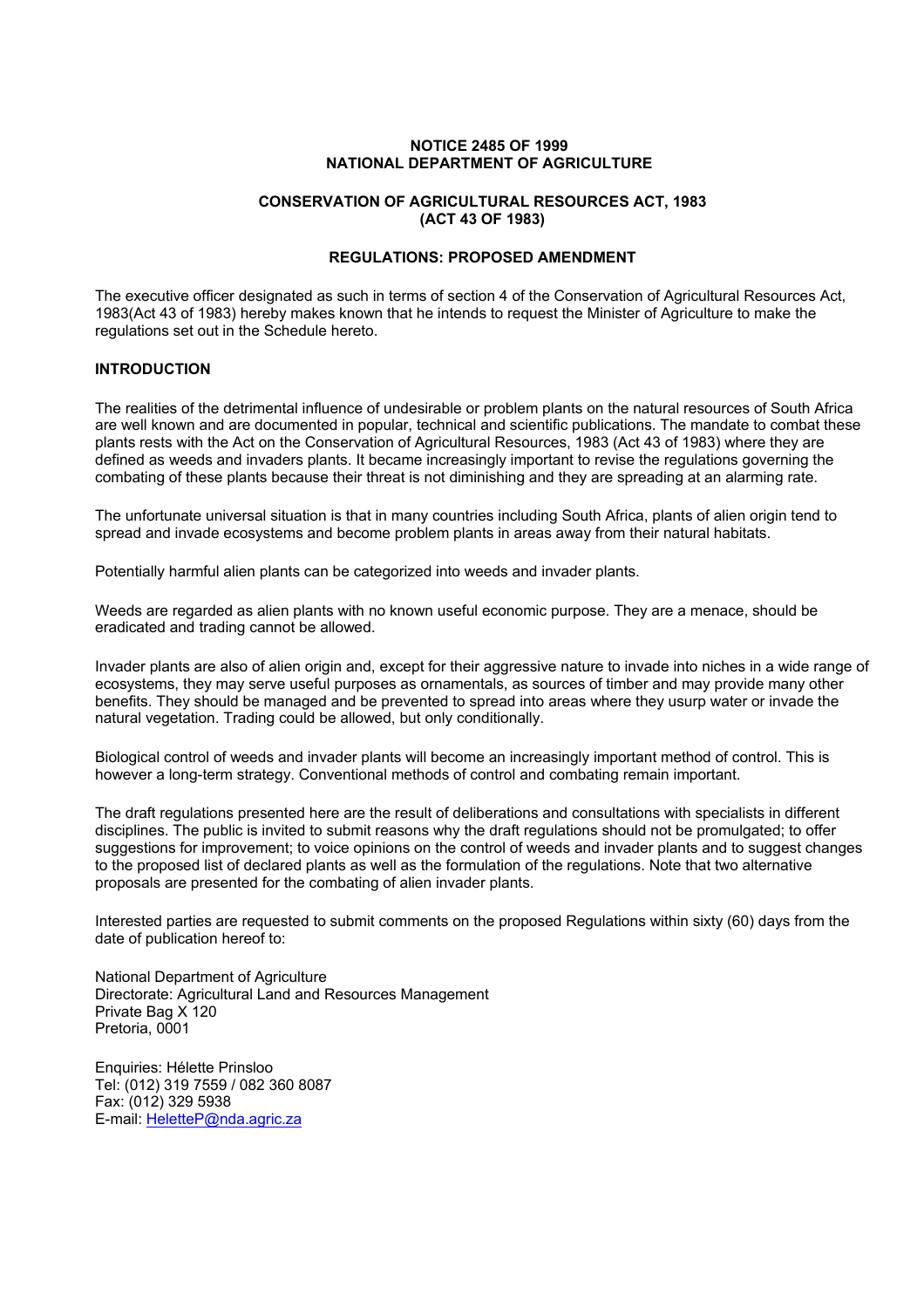## **SCHEDULE**

## **Definitions**

1. In this schedule "the regulations" means the regulations published by Government Notice No. R. 1048 of 25 May 1984, as amended by Government Gazette Notice No. R. 2687 of 6 December 1985.

### **Substitution of regulations 15 and 16**

2. The Regulations are hereby amended by the substitution for regulation 15 and 16 of the following regulations:

# **SCHEDULE**

#### **Substitution of regulation 15**

#### *"Declared weeds and invader plants*

15A(1) For the purpose of regulations 15.A, 15.B, 15.C, 15.D, 15.E and 16.A, any word or expression in these regulations to which a meaning has been assigned in the Act shall have that meaning and, unless the context otherwise indicates —

"**control**" means the combating of declared invader plants to such an extent that the spread thereof is curtailed and that their numbers are decreased and in the case of declared weeds that combating is aimed at the eradication of such weeds,

"**demarcated area**" means any area where alien plants are established or are to be established for commercial production, gardening, recreation, beautification and any similar beneficial purpose,

"**eradicate** " means to treat plants by any suitable method in order to prevent such plants from growing, multiplying and propagating,

"**land unit**" means one or more units of land that are used separately or jointly to form an entity of land, which may be privately, publicly or communally managed and it includes land under the jurisdiction of any company, organ of state, provincial or local authority,

"**propagating material**" means any material of a plant that can be used for the propagation of a plant, and

"**bush encroachment**" means stands of woody plants where individuals are closer to each other than twice the mean crown diameter but not further apart from each other than three times the mean crown diameter of each of the kinds of woody plants.

(2) The plant species listed in column 1 of Table 3 of the Annexure are hereby declared weeds or invader plants throughout the Republic to the extent indicated opposite their names in column 2 of the said Table. (3) The plants referred to in column 1 of Table 3 of the Annexure are divided into three different categories as indicated in column 3 of the said table opposite their names, namely:

(a) Category 1 plants are weeds and serve no useful economic purpose and possess characteristics that are harmful to humans, animals or the environment.

(b) Category 2 plants are plants that are useful for commercial plant production purposes but are proven plant invaders under uncontrolled conditions outside demarcated areas.

(c) Category 3 plants are mainly used for ornamental purposes in demarcated areas but are proven plant invaders under uncontrolled conditions outside demarcated areas.

### *Combating of category 1 plants*

15.B(1)Category 1 plants shall not occur on any land or on any inland water surface. (2) Such plants shall be eradicated and the control methods stipulated in regulation 15.D shall apply  $(3)$  No person shall —

> (a) sell, or offer, advertise, keep, exhibit, import, export, transmit, send, convey or deliver for sale, or exchange for anything or dispose of to any person in any manner for a consideration, any weed; or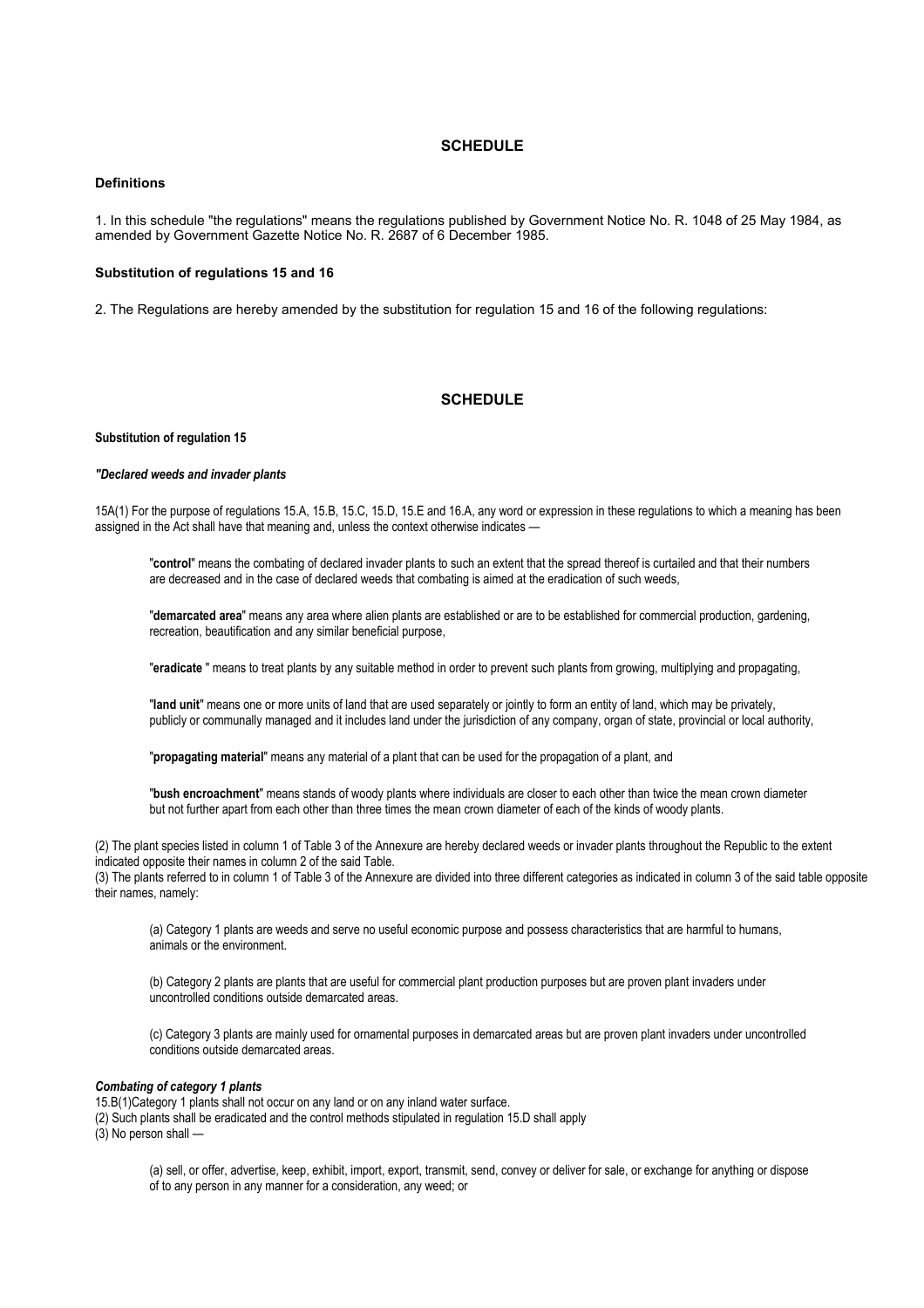(b) in any other manner whatsoever disperse, cause or permit the dispersal of any weed, seed or other propagating material of weed from any place in the Republic to any other place in the Republic or from any other country to the Republic or from the Republic to any other country.

(4) (a) If any weed, seed of weed or any propagating material of weed adheres to boat after use on a water surface or to an animal which is driven on a public road, conveyed in a vehicle or offered for sale at a livestock auction, he adhering material must be promptly removed from that boat, vehicle or animal.

(b) Such removed material shall be destroyed in a manner that will ensure that it will not be able to reproduce itself.

(c) The executive officer may in addition to subsections (a) and (b) issue specific directives applicable in specific areas to prevent the spreading of weeds by the movement of infested vehicles and livestock.

(5) The provisions of subregulations (3) and (4) shall not apply with regard to plant material destined for a business which is registered in terms of the Plant Improvement Act, 1976 (Act No.53 of 1976) to clean propagating material for sale, provided the words "uncleansed seed" or "onskoongemaakte saad" appear on the containers of such seed or plant material.

#### *Combating of category 2 and category 3 plants*

15.C(1) Subject to the provisions of subregulations (3) and (4), category 2 and 3 plants may occur or may be established on any area demarcated for that purpose provided that:

(a) Plantings thereof are confined to such demarcated areas.

(b) Controlled conditions of cultivation and care prevail in the demarcated areas.

(c) Plants or products derived from the plants primarily serve beneficial purposes including uses for own consumption, esthetic value, ornamentation, building material, animal fodder and fuel.

(d) Precautionary measures to reduce the spreading of seed or any other propagating material to land outside the demarcated areas are implemented.

(2) If Category 2 and 3 plants occur in any area outside the areas referred to in subregulation (1) such plants shall be dealt with in terms of subregulation  $15.B(1)$ .

(3) The seed or any other propagating material of category 2 plants may be imported and may be used in trading subject to the provisions of the Plant Improvement Act, 1976 (Act No. 53 of 1976), the Agricultural Pests Act, 1983 (Act No. 36 of 1983) and the regulations in terms of the Environment Conservation Act, 1989 (Act No. 73 of 1989) as published by Government Notice No.R.1182 of 5 September 1997.

(4) The seed or any other propagating material of category 3 plants shall not be traded, imported and used to establish new plantings at any place by any person.

(5) If plants specified as category 2 and 3 plants occur on any land or water surface outside demarcated areas, the land user shall control those plants in accordance with the control methods as stipulated in regulation 15.D.

(6) The executive officer may in consultation with the land user, define and declare specific areas where the control and if necessary the eradication of category 2 and 3 plants within demarcated areas are mandatory to protect surrounding areas against invasion.

(7) Subject to the provisions of subregulation (8) no land user shall :

- a. Regard an area occurring on a land unit as a demarcated area if it does not conform to the definition of a demarcated area.
- b. Cultivate plants specified by "Controlled cultivation" in column 4 of Table 3.
- c. Allow plant species specified by "See subreg. 15.C (7)(c)" in column 4 of Table 3 to occur within and closer than 30 meters from the outside boundaries of the flood areas of perennial watercourses and wetlands.

(8) The executive officer may grant written approval to the land user to deviate from the provisions of subregulation (7), under such conditions as may be determined by the executive officer.

## *Control methods*

15.D(1) If plants specified in column 1 of Table 3 of the Annexure occur contrary to the provisions of regulation 15.B and 15.C, the land user shall control those plants effectively by means of any of the following control methods:

(a) The plants concerned shall be uprooted, felled or cut off and shall be destroyed completely by burning or any other suitable method.

- a. The plants concerned shall be treated with a herbicide that is registered for use in connection therewith in accordance with the directions for the use of such a herbicide.
- b. The plants concerned may be combated and the spreading of the plants may be curtailed by biological control methods in addition to other control methods provided:
- i. The release of the biological control agents is done in accordance with the stipulations of the Agricultural Pests Act, 1983 (Act No. 36 of 1983), and the Environment Conservation Act, 1989 (Act No. 73 of 1989).
- ii. Areas and locations where the biological control agents have been established are not disturbed by other control methods to the extent that the agents are destroyed and become ineffective.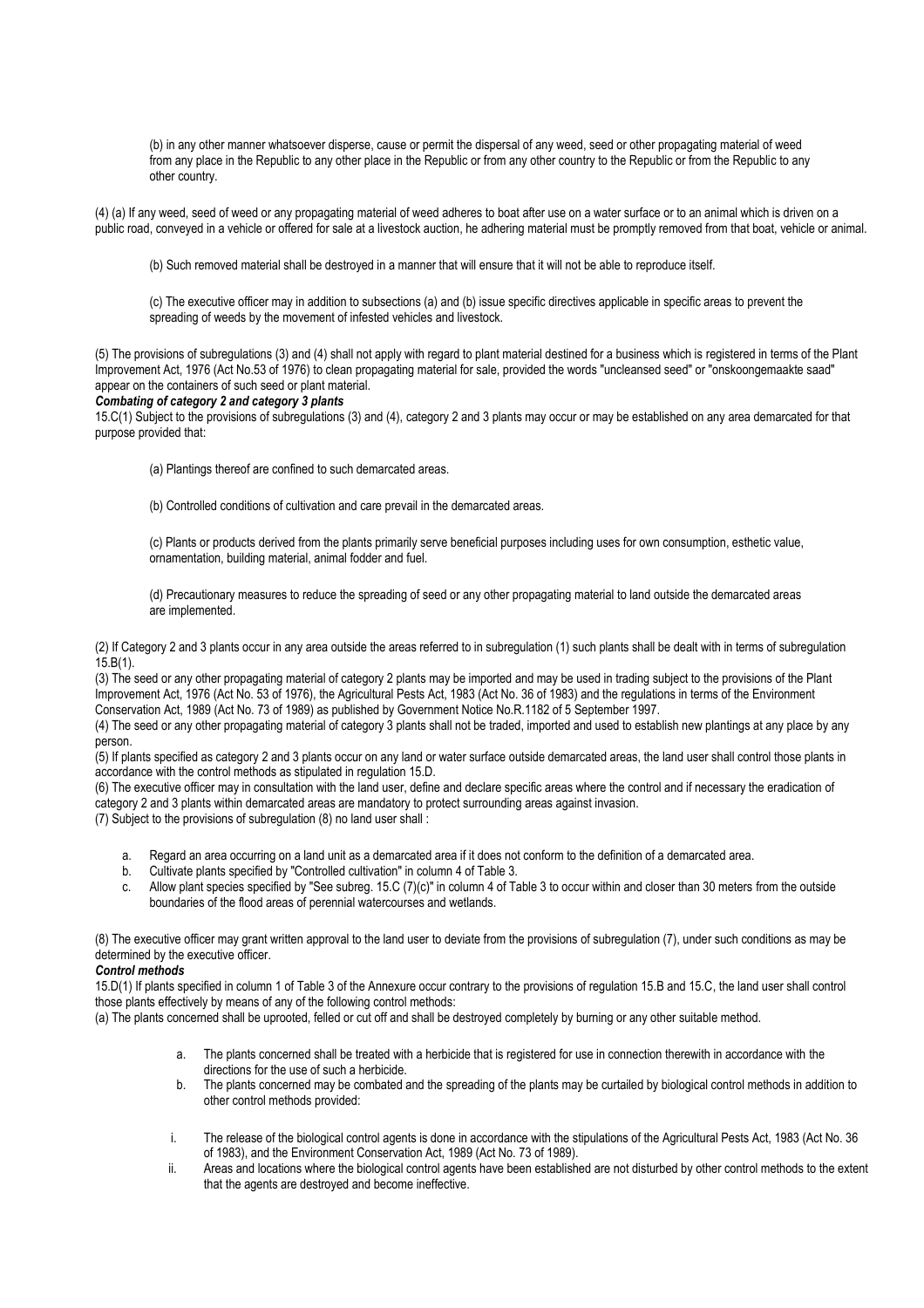- iii. The land user obtains written consent from the executive officer to reserve specific areas in which the biological control agents can multiply and from where they can disperse into adjoining infestations of weeds or invader plants.
- iv. The demarcation of such reserves shall be done in consultation with the institution responsible for the release of the biological control agents.
	- a. Any other recognized method of treatment that has as its object the destruction of the plants concerned may be applied with regard thereto subject to the provisions of subregulation (4).

(2) The methods referred to in subregulation (1) shall also be applied with regard to the seed, seedlings and the regrowth of the plants concerned in order to prevent them from forming seed or re-establishing in any way

(3) The performance of any acts of control is not in itself proof that the objects of the control methods have been achieved and repetitive follow-up operations are mandatory to achieve an effective level of control in the case of category 2 and category 3 plants; or eradication in the case of category 1 plants.

(4) Any action taken to control weeds and invaders shall be executed with caution and in a manner that will limit detrimental impacts on the environment to a minimum; and the provisions of regulations 2 to 14 must be considered and adhered to.

## *Emergency actions to prevent the spread of undesirable plants*

15.E(1)The executive officer may instruct subject to the provisions of subregulations(2) and (3) that a specific plant species that is not listed in Table 3 of the Annexure, be eradicated, or if that is not successful, be effectively controlled in a specified area.

(2) The executive officer only shall ensure that:

- a. The evidence is unbiased and sufficient to warrant swift action to prevent the further spread of the plant species that may, if allowed to spread, detrimentally affect the natural resources.
- b. The action is cost-effective.
- c. The action is properly recorded and made known by way of a general notice in the Government Gazette to interested and affected parties, including the Minister.

(3) The executive officer may direct a land user to apply such actions."

## **Substitution of regulation 16**

## *"Declared indicators of bush encroachment*

16.A(1)Indigenous plants specified in column 1 of Table 4 of the Annexure are hereby declared indicator plants indicating bush encroachment in the corresponding areas specified in column 2 of the said table .

(2) The land user of an area in which natural vegetation occurs and contain communities of the plants referred to in subregulation (1) shall follow practices to prevent the deterioration of natural resources and where bush encroachment occurs, to combat it.

(3) The practices contemplated in subregulation (2) shall consist of the following measures as are necessary under the circumstances provided that the application of any measure is designed to remove the cause of the deterioration, and to improve and maintain the production potential of the natural pastoral land:

- a. The plants concerned shall be treated with a herbicide that is registered in connection therewith, in accordance with the directions for the use of such a herbicide.
- b. The application of control measures regarding the utilization and protection of veld in terms of regulation 9.
- c. Livestock reduction or removal of animals in terms of the control measures of regulations 10 and 11.
- d. Any research-based method or strategy that may be applicable and is specified by the executive officer by means of a direction"

## **Insertion of Table 3 and Table 4**

The following tables are hereby inserted in the Annexure of the Regulations after Table 2:

# Table 3

#### Table 4 **ALTERNATIVE FORMULATION OF THE REGULATIONS ON THE COMBATING OF DECLARED INVADER PLANTS**

**NOTE: The following formulation is suggested as an alternative to deal with the combating of declared invader plants.** 

**In this case the reasoning is that it is not feasible to confine category 3 plants to demarcated areas, but that they be eradicated when natural resources are threatened. This means that** *discretionary judgement* **must be exercised to decide on the influence of category 3 plants on the environment.** 

**The reasoning with regard to category 2 plants remains unaltered. Effective combating is necessary in both cases.** 

# *Combating of category 2 plants*

15.X(1) Category 2 plants may occur or may be established on any area demarcated for that purpose provided that:

- a. Plantings are confined to such demarcated areas.
- b. Controlled conditions of cultivation and care prevail in the demarcated areas.
- c. Plants or products derived from the plants primarily serve beneficial purposes including uses for own consumption, building material, animal fodder, windbreaks and fuel.
- d. Precautionary measures are implemented to reduce the spreading of seed or any other propagating material to land outside the demarcated areas

(2) If category 2 plants occur in any area outside the areas referred to in subregulation (1) such plants shall be dealt with in terms of subregulation 15.B(1).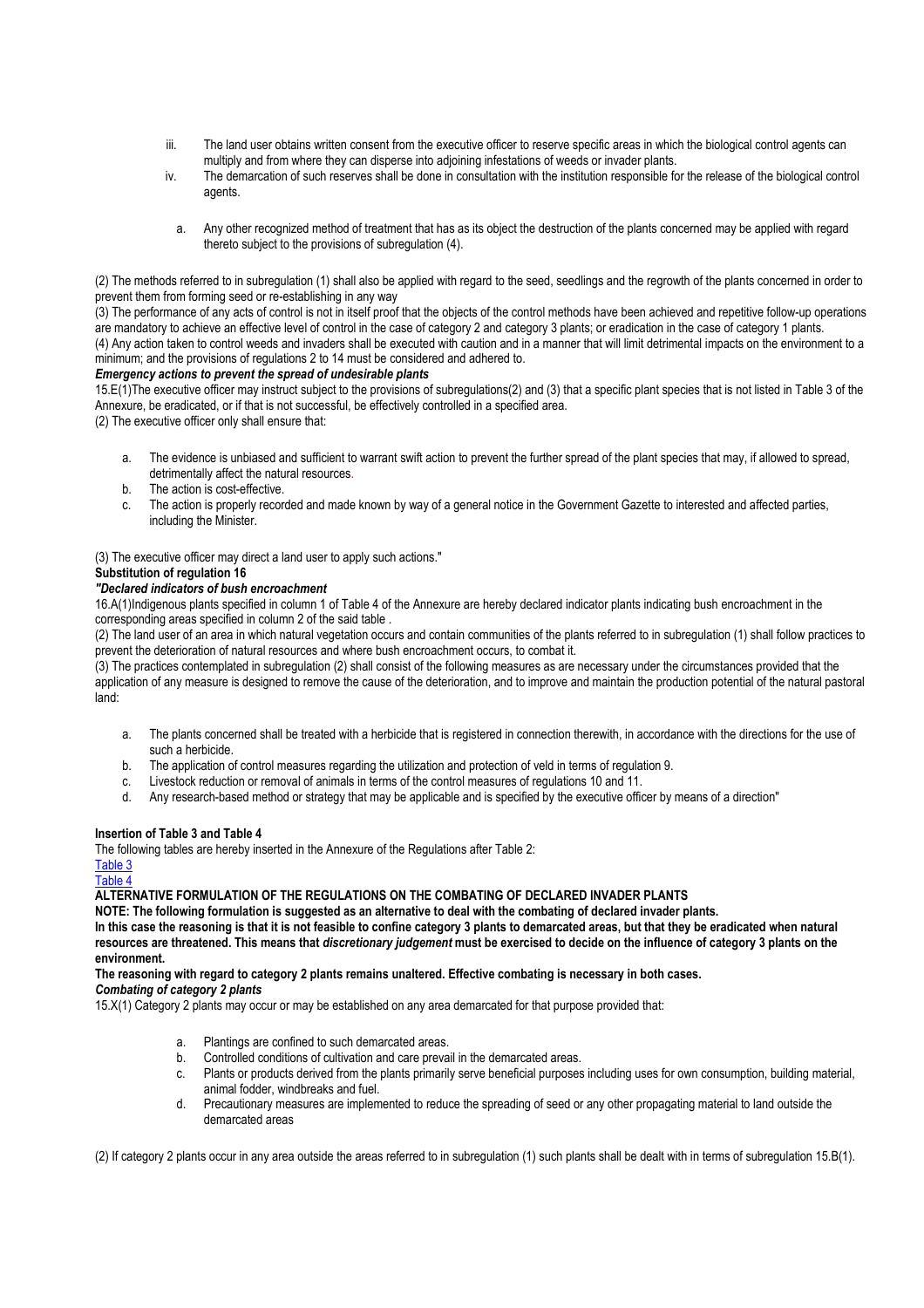(3) The seed or any other propagating material of category 2 plants may be imported and may be used in trading subject to the provisions of the Plant Improvement Act, 1976, (Act No. 53 of 1976); the Agricultural Pests Act, 1983 (Act No. 36 of 1983) and the regulations in terms of the Environment Conservation Act, 1989 (Act No. 73 of 1989) published by Government Notice No. R.1182 of 5 September 1997.

(4) It is the duty of a land user on whose land unit category 2 plants occur or are to be established to decide where the demarcated areas are situated, and, if there is uncertainty, to obtain advice from the competent authority.

(5) Category 2 plants occurring on any land or water surface outside demarcated areas shall be controlled in accordance with the control methods in regulation 15.D.

(6) The executive officer may in consultation with the land user, define and declare specific areas where the control and, if necessary, the eradication of category 2 plants within demarcated areas are mandatory to protect the natural resources in the vicinity against invasion. (7) Subject to the provisions of subregulation (8) no land user shall:

- a. Regard an area occurring on a land unit as a demarcated area if it does not conform to the definition of a demarcated area.
- b. Cultivate plants specified by "Controlled cultivation" in column 4 of Table 3.
- c. Allow plant species specified by "See subreg. 15.C(7)(c)" in column 4 of Table 3 to occur within and closer than 30 meters from the outside boundaries of the flood areas of perennial watercourses and wetlands.

(8) The executive officer may grant written approval to the land user to deviate from the provisions of subregulation (7), under such conditions as may be determined by the executive officer.

# *Combating of category 3 plants*

15.Y(1)Category 3 plants may occur or may be established on any land in the Republic provided:

- a. They are eradicated where they are a threat to the natural resources or where they invade the natural vegetation.
- b. The seed or any other propagating material of category 3 plants are not imported and used in trading of any kind by any person.

(2) The land user shall eradicate category 3 plants occurring on any land or water surface, when the stipulation in subsection 1(a) so requires, in accordance with the control methods in regulation 15.D.

The executive officer may in consultation with the land user define and declare specific areas where the eradication of category 3 plants are mandatory within the areas demarcated for category 2 plants, to protect the natural resources in the vicinity against invasion.

#### **Insertion of Table 3 and 4**

The following tables are hereby inserted in the Annexure of the Regulations after Table 2: Table 3

# Table 4

**TABEL 3 / TABLE 3 VERKLAARDE ONKRUIDE EN INDRINGERPLANTE / DECLARED WEEDS AND INVADER PLANTS [REGULASIE/ REGULATION 15.A, 15.B, 15.C, 15.D & 15.E]**

| Soort plant / Kind of plant                                           |                                         | Tipe / Type                     | Kategorie/<br>Category | Spesiale voorwaardes /<br><b>Special conditions</b>                                                    |
|-----------------------------------------------------------------------|-----------------------------------------|---------------------------------|------------------------|--------------------------------------------------------------------------------------------------------|
| Botaniese naam /<br><b>Botanical name</b>                             | Gewone naam /<br><b>Common name</b>     |                                 |                        |                                                                                                        |
| Kolom 1 / Column 1                                                    |                                         | Kolom 2/<br>Column <sub>2</sub> | Kolom 3/<br>Column 3   | Kolom 4 / Column 4                                                                                     |
| Acacia baileyana F. Muell.                                            | Bailey-se-wattel /<br>Bailey's wattle   | Indringer /<br>Invader          | 3                      | Kyk / See subreg. 15.C(7)(c)                                                                           |
| Acacia cyclops A. Cunn. ex G. Don                                     | Rooikrans / Red eye                     | Indringer /<br>Invader          | $\overline{2}$         | Kyk / See subreg. 15.C(7)(c)                                                                           |
| Acacia dealbata Link                                                  | Silwerwattel /<br>Silver wattle         | Indringer /<br>Invader          | $\overline{2}$         | Kategorie 1 plant in Wes-<br>Kaap/ Category 1 plant in<br>Western Cape<br>Kyk / See subreg. 15.C(7)(c) |
| Acacia decurrens (J.C. Wendl.) Willd.                                 | Groenwattel /<br>Green wattle           | Indringer /<br>Invader          | $\overline{2}$         | Kyk / See subreg. $15.C(7)(c)$                                                                         |
| Acacia elata A. Cunn. ex Benth.<br>(A. terminalis misapplied in S.A.) | Peperboomwattel /<br>Pepper tree wattle | Indringer /<br>Invader          | 3                      |                                                                                                        |
| Acacia implexa Benth.                                                 | Screw-pod wattle                        | Onkruid / Weed                  | 1                      |                                                                                                        |
| Acacia longifolia (Andr.) Willd.                                      | Langblaarwattel /<br>Long-leaved wattle | Onkruid /<br>Weed               |                        |                                                                                                        |
| Acacia mearnsii De Wild.                                              | Swartwattel / Black wattle              | Indringer /                     | $\mathfrak{p}$         | Kategorie 1 plant in Suid                                                                              |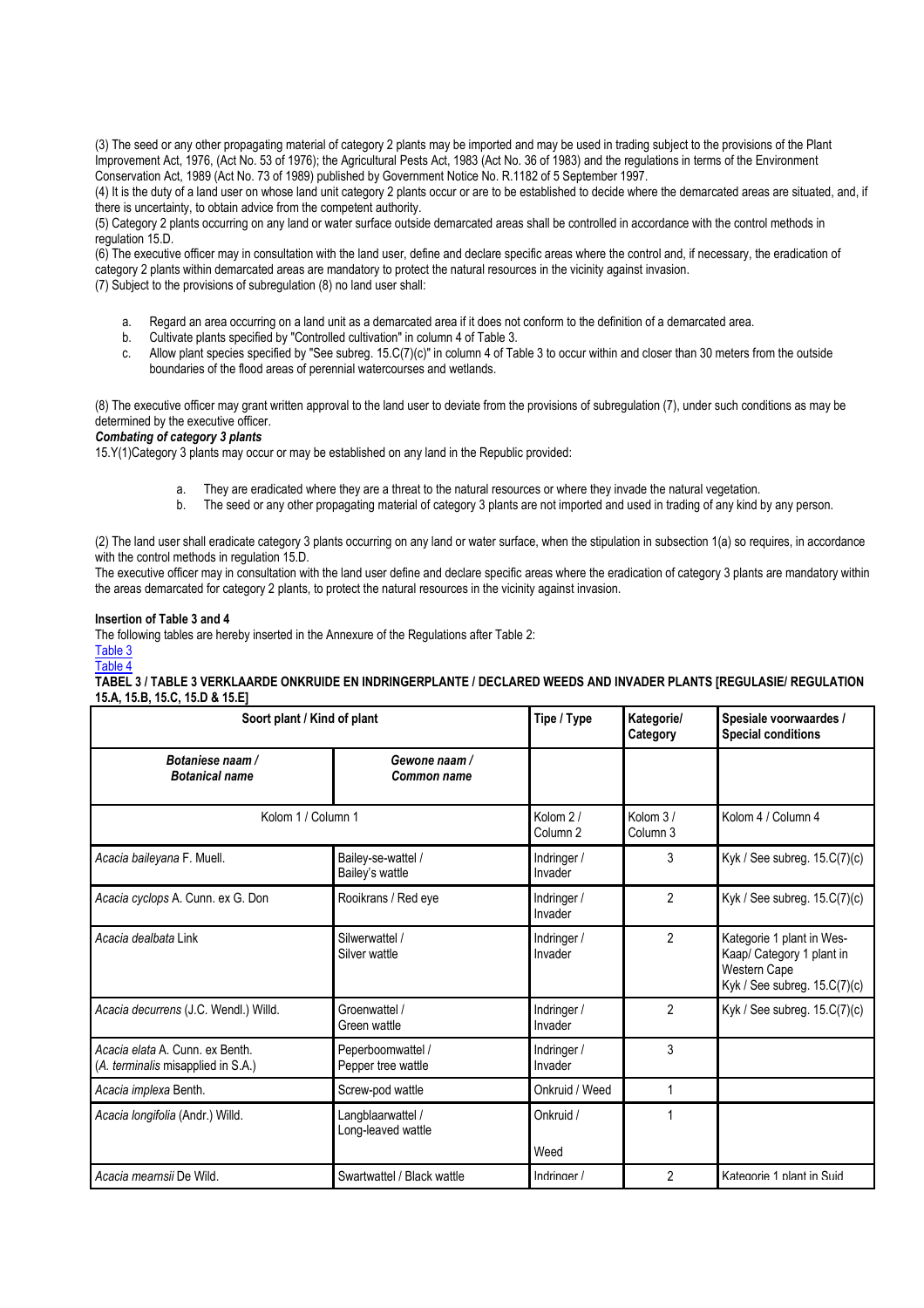|                                                                                                       |                                                       | Invader                |                | Afrika, behalwe KwaZulu-<br>Natal en Mpumalanga waar<br>dit kommersieël verbou word<br>/ Category 1 plant South<br>Africa, except in KwaZulu-<br>Natal and Mpumalanga<br>where it is used commercially |
|-------------------------------------------------------------------------------------------------------|-------------------------------------------------------|------------------------|----------------|--------------------------------------------------------------------------------------------------------------------------------------------------------------------------------------------------------|
| Acacia melanoxylon R. Br.                                                                             | Australiese swarthout / Australian<br>blackwood       | Indringer /<br>Invader | 2              | Kyk / See subreg. $15.C(7)(c)$                                                                                                                                                                         |
| Acacia paradoxa DC.<br>(=A. armata R. Br.)                                                            | Kangaroo wattle                                       | Onkruid / Weed         | 1              |                                                                                                                                                                                                        |
| Acacia podalyriifolia A Cunn.                                                                         | Vaalmimosa /<br>Pearl acacia                          | Indringer /<br>Invader | 3              |                                                                                                                                                                                                        |
| Acacia pycnantha Benth.                                                                               | Gouewattel /<br>Golden wattle                         | Onkruid / Weeds        | 1              |                                                                                                                                                                                                        |
| Acacia saligna (Labill.) H.L. Wendl.                                                                  | Port Jackson /<br>Port Jackson willow                 | Onkruid / Weeds        | $\mathbf{1}$   |                                                                                                                                                                                                        |
| Agave sisalana Perrine                                                                                | Garingboom / Sisal hemp, Sisal                        | Indringer /<br>Invader | $\overline{2}$ |                                                                                                                                                                                                        |
| Alhagi maurorum Medik.<br>(=A. camelorum Fisch.)                                                      | Kameeldoringbos /<br>Camel thorn bush                 | Onkruid / Weed         | 1              |                                                                                                                                                                                                        |
| Anredera cordifolia (Tenore) Steen.<br>{A. baselloides (H.B.K.) Baill. Misapplied in<br>South Africa} | Madeira vine, Bridal wreath                           | Onkruid / Weed         | 1              |                                                                                                                                                                                                        |
| Araujia sericifera Brot.                                                                              | Motvanger / Moth catcher                              | Onkruid / Weed         | 1              |                                                                                                                                                                                                        |
| Argemone ochroleuca Sweet subsp ochroleuca                                                            | Witblom bloudissel / White flowered<br>Mexican poppy  | Onkruid / Weed         | 1              |                                                                                                                                                                                                        |
| Arundo donax L.                                                                                       | Spaanse riet /<br>Giant reed, Spanish reed            | Indringer /<br>Invader | 3              |                                                                                                                                                                                                        |
| Atriplex lindleyi Moq. subsp. inflata Wilson<br>(Muell.)                                              | Blasiesoutbos /<br>Sponge-fruit saltbush              | Indringer /<br>Invader | 3              |                                                                                                                                                                                                        |
| Atriplex nummularia Lindley subsp.<br>Nummularia                                                      | Oumansoutbos /<br>Old man saltbush                    | Indringer /<br>Invader | $\overline{2}$ |                                                                                                                                                                                                        |
| Azolla filiculoides Lam.                                                                              | Rooiwatervaring /<br>Azolla, Red water fern           | Onkruid / Weeds        | 1              | Kyk / See subreg. $15.C(7)(c)$                                                                                                                                                                         |
| Caesalpinia decapetala (Roth) Alston<br>(= C. sepiaria Roxb.)                                         | Kraaldoring /<br>Mauritius thorn                      | Onkruid / Weed         | 1              |                                                                                                                                                                                                        |
| Campuloclinium macrocephalum<br>(Less.) DC. (=Eupatorium macrocephalum<br>Less.)                      |                                                       | Onkruid / Weed         | 1              |                                                                                                                                                                                                        |
| Cannabis sativa L.                                                                                    | Slegs hemp, nie dagga nie / Hemp<br>only, not dagga   | Indringer./<br>Invader | 2              | Beheerde aanplanting/<br>Controlled cultivation                                                                                                                                                        |
| Cardaria draba (L.) Desv.                                                                             | Peperbos / Pepper-cress, Hoary<br>cardaria, White top | Onkruid / Weed         | 1              |                                                                                                                                                                                                        |
| Cardiospermum grandiflorum Swartz                                                                     | Blaasklimop /<br><b>Balloon</b> vine                  | Onkruid / Weed         | 1              |                                                                                                                                                                                                        |
| Casuarina cunninghamiana Miq.                                                                         | Kasuarisboom / Beefwood                               | Indringer /<br>Invader | $\overline{2}$ | Slegs vir gebruik as<br>windbrekers en nie vir duin<br>stabilisasie nie/ Only for use<br>as windbreakers, not for dune<br>stabilisation                                                                |
| Casuarina equisetifolia L.                                                                            | Perdestertboom /<br>Horsetail tree                    | Indringer /<br>Invader | $\overline{2}$ | Slegs vir gebruik as<br>windbrekers en nie vir duin<br>stabilisasie nie / Only for use<br>as windbreakers not for dune                                                                                 |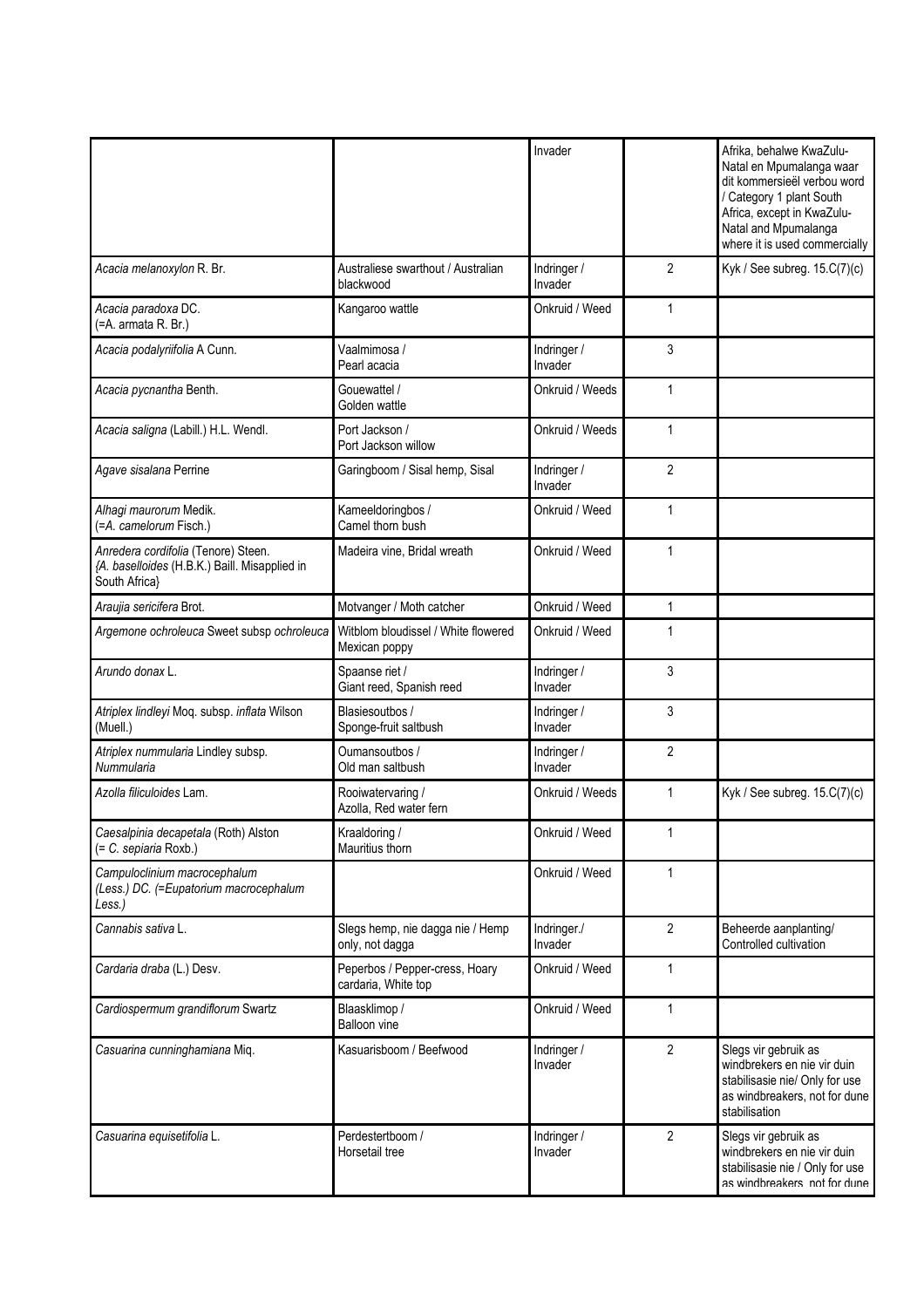|                                                                                                |                                                               |                        |                | stabilisation                  |
|------------------------------------------------------------------------------------------------|---------------------------------------------------------------|------------------------|----------------|--------------------------------|
| Cereus jamacaru DC.<br>(C. peruvianus misapplied in S.A)                                       | Nagblom / Queen of the Night                                  | Onkruid / Weed         | 1              |                                |
| Cestrum aurantiacum Lindl.                                                                     | Oranjesestrum / Yellow or Orange<br>cestrum                   | Onkruid / Weed         | 1              |                                |
| Cestrum laevigatum Schlechtd.                                                                  | Inkbessie / Inkberry                                          | Onkruid / Weed         | 1              |                                |
| Cestrum parqui L'Hérit                                                                         | Inkbessie / Chilean cestrum                                   | Onkruid / Weed         | 1              |                                |
| Chromolaena odorata (L.) R.M. King & H.<br>Robinson<br>(=Eupatorium odoratum L.)               | Paraffienbos, Chromolaena / Triffid<br>weed, Chromolaena      | Onkruid / Weed         | 1              |                                |
| Cirsium vulgare (Savi) Ten.<br>(=C. lanceolatum Scop.)                                         | Skotse dissel, Speerdissel / Scotch<br>thistle, Spear thistle | Onkruid / Weed         | 1              |                                |
| Convolvulus arvensis L.                                                                        | Akkerwinde, Klimop / Field bindweed,<br>Wild morning-glory    | Onkruid / Weed         | 1              |                                |
| Cortaderia jubata (Lem.) Stapf                                                                 | Pampasgras / Pampas grass                                     | Onkruid / Weed         | 1              |                                |
| Cortaderia selloana (Schult.) Aschers. &<br>Graebn.                                            | Pampasgras, Silwergras / Pampas<br>grass                      | Onkruid / Weed         | 1              |                                |
| Cotoneaster franchetii Bois.                                                                   | Dwergmispel / Cotoneasters                                    | Indringer /<br>Invader | 3              |                                |
| Cotoneaster pannosus Franch.                                                                   | Silwerdwergmispel / Silver-leaf<br>cotoneaster                | Indringer /<br>Invader | 3              |                                |
| Cuscuta campestris Yunck.                                                                      | Gewone dodder / Common dodder                                 | Onkruid / Weed         | 1              |                                |
| Cuscuta suaveolens Ser.                                                                        | Luserndodder / Lucerne dodder                                 | Onkruid / Weed         | 1              |                                |
| Cytisus monspessulanus L.<br>(=C. candicans (L.)DC., Genista<br>monspessulana (L.) L. Johnson) | Montpellier broom                                             | Onkruid / Weed         | 1              |                                |
| Datura ferox L.                                                                                | Grootstinkblaar / Large thorn apple                           | Onkruid / Weed         | $\mathbf{1}$   |                                |
| Datura innoxia Mill.                                                                           | Harige stinkblaar / Downy thorn apple                         | Onkruid / Weed         | $\mathbf{1}$   |                                |
| Datura stramonium L.                                                                           | Gewone stinkblaar / Common thorn<br>apple                     | Onkruid / Weed         | 1              |                                |
| Echinopsis spachiana (Lem.) Fiedr. & Rowley<br>{=Trichocereus spachianus (Lem.) Riccob.}       | Orrelkaktus /Torch cactus                                     | Onkruid / Weed         | 1              |                                |
| Echium plantagineum L. (= E lycopsis L.)                                                       | Pers echium / Patterson's curse                               | Onkruid / Weed         | 1              |                                |
| Echium vulgare L.                                                                              | Blou - echium / Blue echium                                   | Onkruid / Weed         | 1              |                                |
| Egeria densa Planch.                                                                           | Waterpes / Ditch moss, Water thyme                            | Onkruid / Weed         | 1              |                                |
| (= Elodea densa (Planch.) Casp.                                                                |                                                               |                        |                |                                |
| Eichhornia crassipes (Mart.) Solms-Laub.                                                       | Waterhiasint / Water Hyacinth                                 | Onkruid / Weed         | 1              |                                |
| Elodea canadensis Michaux                                                                      | Canadian water weed                                           | Onkruid / Weed         | $\mathbf{1}$   |                                |
| Eucalyptus camaldulensis Dehnh.                                                                | Rooibloekom / Red river gum                                   | Indringer /<br>Invader | $\overline{2}$ | Kyk / See subreg. 15.C(7)(c)   |
| Eucalyptus cladocalyx F. Muell.                                                                | Suikerbloekom /Sugar gum                                      | Indringer /<br>Invader | $\overline{2}$ | Kyk / See subreg. 15.C(7)(c)   |
| Eucalyptus grandis Hill ex Maid<br>(E. saligna Sm. (p.p.))                                     | Salignabloekom / Saligna gum, Rose<br>gum                     | Indringer /<br>Invader | $\overline{2}$ | Kyk / See subreg. $15.C(7)(c)$ |
| Eucalyptus lehmannii (Schauer) Benth.                                                          | Spinnekopbloekom / Spider gum                                 | Indringer /<br>Invader | 3              |                                |
| Eucalyptus paniculata Sm.                                                                      | Grysysterbasbloekom / Grey ironbark                           | Indringer /<br>Invader | 2              | Kyk / See subreg. 15.C(7)(c)   |
| Eucalyptus sideroxylon A. Cunn. ex Woolls                                                      | Swartvsterbashloekom / Black                                  | Indringer /            | $\overline{2}$ | Kyk / See subreg. 15.C(7)(c)   |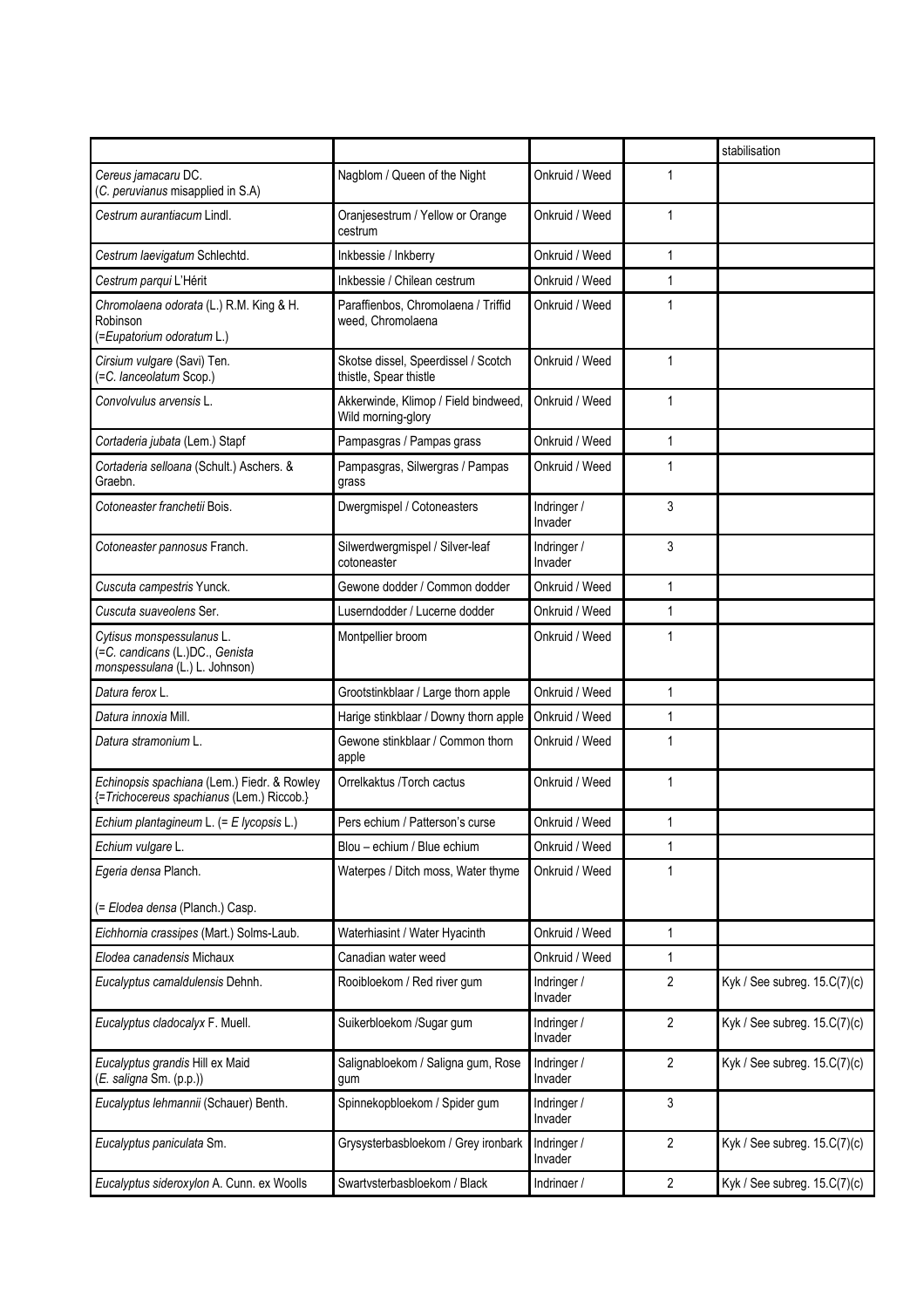|                                                                                                                                                                                                                                                                                                                                                                 | ironbark, Red ronbark                                                   | Invader                |                |                                                 |
|-----------------------------------------------------------------------------------------------------------------------------------------------------------------------------------------------------------------------------------------------------------------------------------------------------------------------------------------------------------------|-------------------------------------------------------------------------|------------------------|----------------|-------------------------------------------------|
| Gleditsia triacanthos L.                                                                                                                                                                                                                                                                                                                                        | Amerikaanse driedoring,<br>Soetpeulboom / Honey locust, Sweet<br>locust | Indringer /<br>Invader | $\overline{2}$ |                                                 |
| Hakea drupacea (Gaertn.f) Roemer & Schultes<br>(=H. suaveolens R. Br.)                                                                                                                                                                                                                                                                                          | Soethakea / Sweet hakea                                                 | Onkruid / Weed         | 1              |                                                 |
| Hakea gibbosa (Sm.) Cav.                                                                                                                                                                                                                                                                                                                                        | Harige hakea / Rock hakea                                               | Onkruid / Weed         | 1              |                                                 |
| Hakea sericea Schrad.                                                                                                                                                                                                                                                                                                                                           | Syerige hakea / Silky hakea                                             | Onkruid / Weed         | 1              |                                                 |
| Harrisia martinii (Lab.) Britton                                                                                                                                                                                                                                                                                                                                | Toukaktus, Harrisia kaktus / Moon<br>cactus, Harrisia cactus            | Onkruid / Weed         | $\mathbf{1}$   |                                                 |
| Hypericum perforatum L.                                                                                                                                                                                                                                                                                                                                         | Johanneskruid / St. John's wort,<br>Tipton weed                         | Indringer /<br>Invader | $\overline{2}$ | Beheerde aanplanting/<br>Controlled cultivation |
| Ipomoea indica (Burm.f.) Merr. (=1. Congesta<br>R. Br.)                                                                                                                                                                                                                                                                                                         | Purperwinde / Morning glory                                             | Indringer /<br>Invader | 3              |                                                 |
| Ipomoea purpurea (L.) Roth                                                                                                                                                                                                                                                                                                                                      | Purperwinde / Morning glory                                             | Indringer /<br>Invader | 3              | ?                                               |
| Jacaranda mimosifolia D. Don                                                                                                                                                                                                                                                                                                                                    | Jakaranda / Jacaranda                                                   | Indringer /<br>Invader | 3              | Kyk / See subreg. $15.C(7)(c)$                  |
| Lantana camara L. en enige entiteit wat deels<br>of geheel ontstaan het uit die Lantana camara<br>kompleks deur verbastering of seleksie op<br>natuurlike of kunsmatige wyse / and any entity<br>which has partly or wholly been derived from<br>the Lantana camara complex by means of<br>hybridisation or selection under natural or<br>artificial conditions | Lantana / Lantana, Tickberry                                            | Onkruid / Weed         | 1              |                                                 |
| Leptospermum laevigatum (Gaertn.) F. Muell.                                                                                                                                                                                                                                                                                                                     | Australiese mirt / Australian myrtle                                    | Onkruid / Weed         | 1              |                                                 |
| Leucaena leucocephala (Lam.) De Wit                                                                                                                                                                                                                                                                                                                             | Reuse wattel / Leucaena                                                 | Indringer /<br>Invader | $\overline{2}$ | Kyk / See subreg. 15.C(7)(c)                    |
| Ligustrum japonicum Thunb.                                                                                                                                                                                                                                                                                                                                      | Japanese liguster / Japanese wax -<br>leaved privet                     | Indringer /<br>Invader | 3              |                                                 |
| Ligustrum lucidum Ait.                                                                                                                                                                                                                                                                                                                                          | Chinese liguster / Chinese wax -<br>leaved privet                       | Indringer /<br>Invader | 3              |                                                 |
| Ligustrum ovalifolium Hassk.                                                                                                                                                                                                                                                                                                                                    | Kaliforniese liguster / Californian<br>privet                           | Indringer /<br>Invader | 3              |                                                 |
| Ligustrum sinense Lour.                                                                                                                                                                                                                                                                                                                                         | Chinese liguster / Chinese privet                                       | Indringer /<br>Invader | 3              |                                                 |
| Ligustrum vulgare L.                                                                                                                                                                                                                                                                                                                                            | Gewone liguster / Common privet                                         | Indringer /<br>Invader | 3              |                                                 |
| Litsea glutinosa (Lour.) C.B. Robinson (=L.<br>sebifera Pers.)                                                                                                                                                                                                                                                                                                  | Indiese lourier /Indian laurel                                          | Onkruid / Weed         | 1              |                                                 |
| Lythrum salicaria L.                                                                                                                                                                                                                                                                                                                                            | Purple loosestrife                                                      | Onkruid / Weed         | $\mathbf{1}$   |                                                 |
| Macfadyena unguis-cati (L.) A. Gentry                                                                                                                                                                                                                                                                                                                           | Katteklouranker / Cat's claw creeper                                    | Onkruid / Weed         | 1              |                                                 |
| Melia azedarach L.                                                                                                                                                                                                                                                                                                                                              | Maksering, Bessieboom / "Syringa",<br>Persian lilac                     | Indringer /<br>Invader | 3              | Kyk / See subreg. 15.C(7)(c)                    |
| Metrosideros excelsa Soland. Ex. Gaertn.<br>(=M. tomentosa A. Rich.)                                                                                                                                                                                                                                                                                            | Nieu-Seelandse perdestert / New<br>Zealand bottle brush                 | Indringer /<br>Invader | 3              |                                                 |
| Mimosa pigra L.                                                                                                                                                                                                                                                                                                                                                 | Giant sensitive plant                                                   | Onkruid / Weed         | 1              |                                                 |
| Morus alba L.                                                                                                                                                                                                                                                                                                                                                   | Witmoerbei, Gewone moerbei / White<br>mulberry, Common mulberry         | Indringer /<br>Invader | 3              | Kyk / See subreg. $15.C(7)(c)$                  |
| Myoporum tenuifolium Forst. F.<br>(M. acuminatum misapplied in S.A.)                                                                                                                                                                                                                                                                                            | Manatoka                                                                | Indringer /<br>Invader | $\overline{2}$ |                                                 |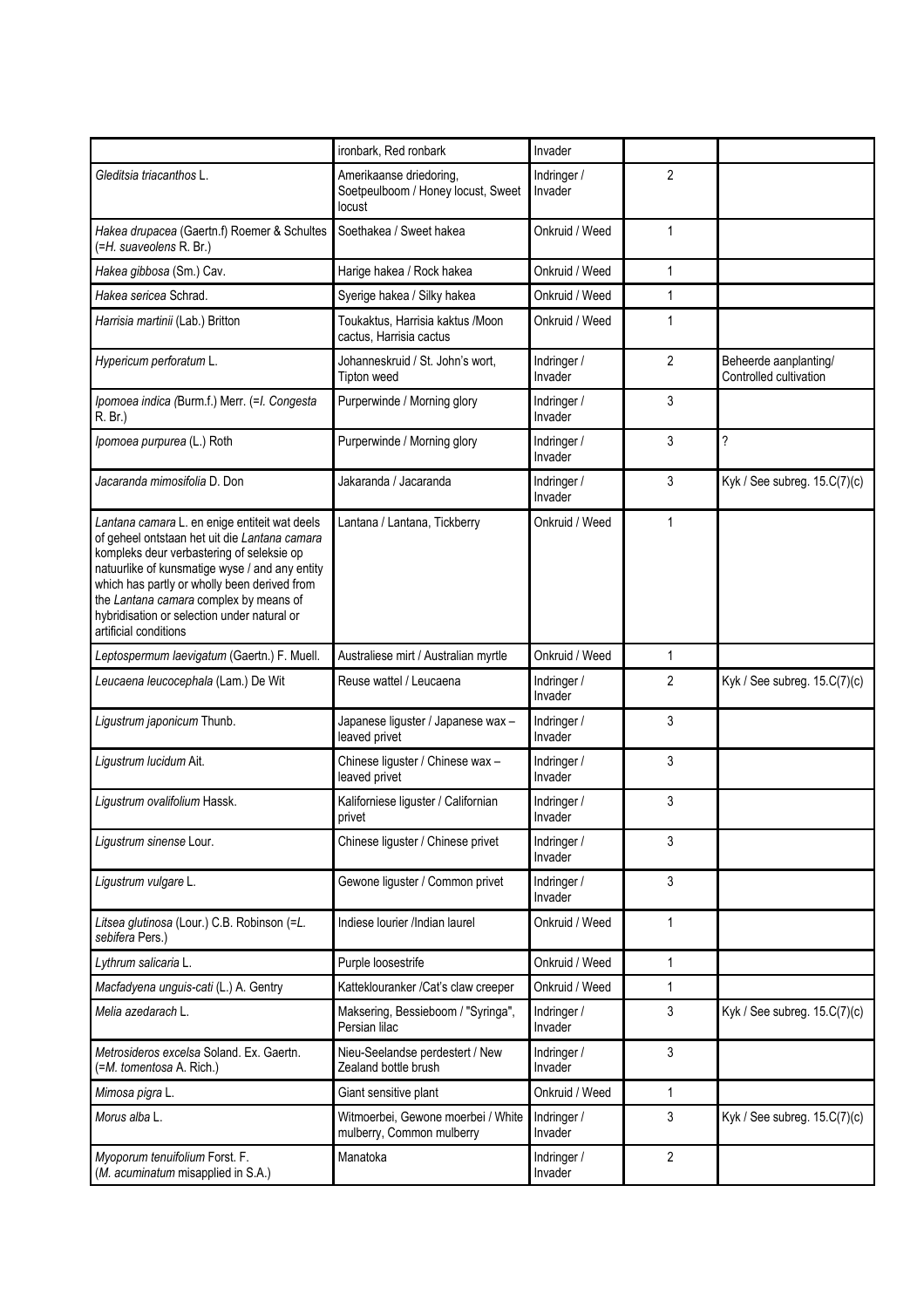| Myriophyllum aquaticum (Vell.) Verdc.                                    | Waterduisendblaar / Parrot's feather                                                          | Onkruid / Weed | 1            |                                                                                                                 |
|--------------------------------------------------------------------------|-----------------------------------------------------------------------------------------------|----------------|--------------|-----------------------------------------------------------------------------------------------------------------|
| Myriophyllum spicatum L.                                                 | Spiked water-milfoil                                                                          | Onkruid / Weed | 1            |                                                                                                                 |
| Nassella tenuissima (Trin.) Barkworth<br>(=Stipa tenuissima Trin.)       | Witpolgras / White tussock                                                                    | Onkruid / Weed | 1            |                                                                                                                 |
| Nassella trichotoma (Nees) Hack. ex Arech.<br>(=Stipa trichotoma Nees)   | Nassella polgras / Nassella tussock                                                           | Onkruid / Weed | $\mathbf{1}$ |                                                                                                                 |
| Nerium oleander L.                                                       | Selonsroos / Oleander                                                                         | Onkruid / Weed | 1            | Steriele kultivars uitgesluit /<br>Excluding sterile, double-<br>flowered cultivars                             |
| Nicotiana glauca R.C. Grah.                                              | Wildetabak / Wild tobacco                                                                     | Onkruid / Weed | 1            |                                                                                                                 |
| Opuntia aurantiaca Lindl.                                                | Litjieskaktus / Jointed cactus                                                                | Onkruid / Weed | 1            |                                                                                                                 |
| Opuntia exaltata Berger                                                  | Langdoringkaktus / Long spine<br>cactus                                                       | Onkruid / Weed | 1            |                                                                                                                 |
| Opuntia ficus-indica (L.) Mill.                                          | Boereturksvy, Grootdoringturksvy /<br>Mission prickly pear, Sweet prickly<br>pear             | Onkruid / Weed | 1            | Uitgesonderd alle doringlose<br>cultivars en seleksies /<br>Excluding all spineless<br>cultivars and selections |
| Opuntia humifusa (Raf.) Raf.<br>(= O. compressa (Salisb.) (Macbride)     | Large flowered prickly pear, Creeping<br>prickly pear                                         | Onkruid / Weed | 1            |                                                                                                                 |
| Opuntia imbricata (Haw.) DC. {=Cylindropuntia<br>imbricata (Haw.) Knuth} | Imbrikaatkaktus, Kabelturksvy /<br>Imbricate cactus, Imbricate prickly<br>pear                | Onkruid / Weed | 1            |                                                                                                                 |
| Opuntia lindheimeri Engelm.                                              | Klein rondeblaarturksvy / Small<br>round-leaved prickly pear                                  | Onkruid / Weed | 1            |                                                                                                                 |
| Opuntia monacantha Haw.<br>(=O vulgaris Mill.)                           | Suurturksvy, Luisiesturksvy /<br>Cochineal prickly pear, Drooping<br>prickly pear             | Onkruid / Weed | $\mathbf{1}$ |                                                                                                                 |
| Opuntia rosea DC.                                                        | Roseakaktus / Rosea cactus                                                                    | Onkruid / Weed | $\mathbf{1}$ |                                                                                                                 |
| Opuntia spinulifera Salm-Dyck                                            | Blouturksvy, Groot rondeblaar turksvy<br>/ Saucepan cactus, Large<br>roundleaved prickly pear | Onkruid / Weed | 1            |                                                                                                                 |
| Opuntia stricta (Haw.) Haw.                                              | Suurturksvy / Pest pear of Australia                                                          | Onkruid / Weed | $\mathbf{1}$ |                                                                                                                 |

| Soort plant / Kind of plant                                                       |                                                                    | Tipe / Type                     | Kategorie /<br>Category | Spesiale voorwaardes /<br>Special conditions |
|-----------------------------------------------------------------------------------|--------------------------------------------------------------------|---------------------------------|-------------------------|----------------------------------------------|
| Botaniese naam / Botanical name                                                   | Gewone naam / Common name                                          |                                 |                         |                                              |
| Kolom 1 / Column 1                                                                |                                                                    | Kolom 2/<br>Column <sub>2</sub> | Kolom 3/<br>Column 3    | Kolom 4 / Column 4                           |
| Orobanche minor Sutton                                                            | Klawerbesemraap, Bremraap / Lesser<br>broomrape, Clover broomrape  | Onkruid /<br>Weed               |                         |                                              |
| Paraserianthes lophantha (Willd.) Nielsen<br>(=Albizia lophantha (Willd.) Benth.) | Australiese Albizia, stinkboon / Australian<br>Albizia, Stink bean | Onkruid /<br>Weed               |                         |                                              |
| Parthenium hysterophorus L.                                                       | Parthenium                                                         | Onkruid /<br>Weed               |                         |                                              |
| Passiflora coerulea L.                                                            | Siergrenadella / Blue passion flower                               | Onkruid /<br>Weed               |                         |                                              |
| Passiflora edulis Sims                                                            | Grenadella / Purple granadilla, Passion<br>fruit                   | Indringer /<br>Invader          | $\overline{2}$          |                                              |
| Pennisetum setaceum (Forssk.) Chiov.                                              | Pronkgras / Fountain grass                                         | Onkruid /                       |                         |                                              |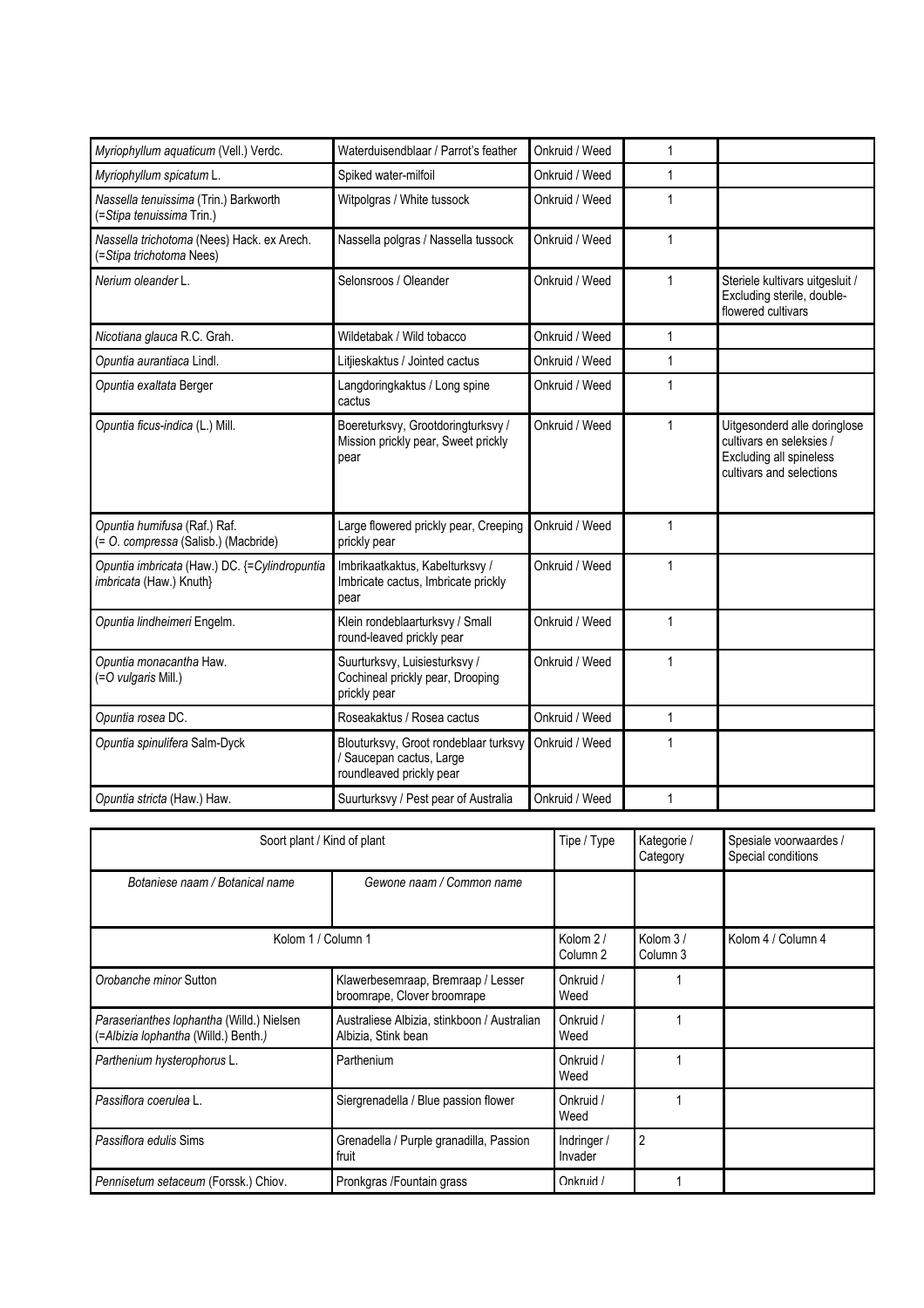|                                                                                         |                                                                                        | Weed                   |                |                                                                         |
|-----------------------------------------------------------------------------------------|----------------------------------------------------------------------------------------|------------------------|----------------|-------------------------------------------------------------------------|
| Pennisetum villosum R. Br. ex Fresen.                                                   | Veergras / Feathertop                                                                  | Onkruid /<br>Weed      | 1              |                                                                         |
| Pereskia aculeata Mill.                                                                 | Pereskia /Barbados gooseberry                                                          | Onkruid /<br>Weed      | 1              |                                                                         |
| Pinus elliotti Engelm.                                                                  | Basden / Slash pine                                                                    | Indringer /<br>Invader | $\overline{2}$ | Kyk / See subreg. $15.C(7)(c)$                                          |
| Pinus halepensis Mill.                                                                  | Aleppoden / Aleppo pine                                                                | Indringer /<br>Invader | 3              | Kyk / See subreg. 15.C(7)(c)                                            |
| Pinus patula Schlechtd. & Cham.                                                         | Treurden / Patula pine                                                                 | Indringer /<br>Invader | 2              | Kyk / See subreg. $15.C(7)(c)$                                          |
| Pinus pinaster Ait.                                                                     | Trosden / Cluster pine                                                                 | Indringer /<br>Invader | $\overline{2}$ | Kyk / See subreg. $15.C(7)(c)$                                          |
| Pinus radiata D.Don                                                                     | Radiataden / Radiata pine                                                              | Indringer /<br>Invader | 2              | Kyk / See subreg. 15.C(7)(c)                                            |
| Pinus taeda L.                                                                          | Loblollyden / Loblolly pine                                                            | Indringer /<br>Invader | 2              | Kyk / See subreg. $15.C(7)(c)$                                          |
| Pistia stratiotes L.                                                                    | Waterslaai / Water lettuce                                                             | Onkruid /<br>Weed      | 1              |                                                                         |
| Pittosporum undulatum Vent.                                                             | Australiese kasuur, Soet Pittosporum /<br>Australian cheesewood, Sweet<br>pittospormum | Onkruid /<br>Weed      | 1              |                                                                         |
| Pontederia cordata L.                                                                   | Pickerel weed                                                                          | Indringer /<br>Invader | 3              | Kategorie 1 in landelike<br>gebiede / Category 1 in non-<br>urban areas |
| Populus alba L.                                                                         | Witpopulier / White poplar                                                             | Indringer /<br>Invader | 3              | Kyk / See subreg. $15.C(7)(c)$                                          |
| Populus deltoides Bart. ex. Marsh                                                       | Vuurhoutjiepolpulier / Match poplar                                                    | Indringer /<br>Invader | 2              |                                                                         |
| Populus x canescens (Ait.) J. E. Sm.                                                    | Vaalpopulier / Grey poplar                                                             | Indringer /<br>Invader | 3              | Kyk / See subreg. $15.C(7)(c)$                                          |
| Prosopis glandulosa Torr. var torreyana<br>(Benson) Johnston and hybrids / en hibriedes | Heuningprosopis / Honey mesquite                                                       | Indringer /<br>Invader | 2              |                                                                         |
| Prosopis velutina Wooton and hybrids / en<br>hibriedes                                  | Fluweelprosopis / Velvet mesquite                                                      | Indringer /<br>Invader | 2              |                                                                         |
| Psidium guajava L. and hybrids / en hibriedes                                           | Koejawel / Guava                                                                       | Indringer /<br>Invader | 2              |                                                                         |
| Psidium guineense Swartz                                                                | Brasiliaanse koejawel / Brazilian guava                                                | Indringer /<br>Invader | 3              |                                                                         |
| Psidium littorale Raddi var longipes (O.<br>Berg)Fosb. (=P. cattleianum Sab.)           | Aarbeikoejawel / Strawberry guava                                                      | Indringer /<br>Invader | 3              |                                                                         |
| Pueraria lobata (Willd.) Ohwi                                                           | Kudzuranker / Kudzu vine                                                               | Onkruid /<br>Weed      | 1              |                                                                         |
| Pyracantha angustifolia (Franch.) C.K.<br>Schneid.                                      | Geelbranddoring / Yellow firethorn                                                     | Indringer /<br>Invader | 3              |                                                                         |
| Pyracantha crenulata (D. Don) M.J. Roem.                                                | Rooivuurdoring / Himalayan firethorn                                                   | Indringer /<br>Invader | 3              |                                                                         |
| Ricinus communis L                                                                      | Kasterolieboom / Castor-oil plant                                                      | Indringer /<br>Invader | $\overline{2}$ |                                                                         |
| Robinia pseudoacacia L.                                                                 | Witakasia / Black locust                                                               | Indringer /<br>Invader | 3              | Kyk / See subreg. $15.C(7)(c)$                                          |
| Rorinna nasturtium - aquaticum (1) Havek                                                | Bronkors / Watercress                                                                  | Indringer /            | 3              |                                                                         |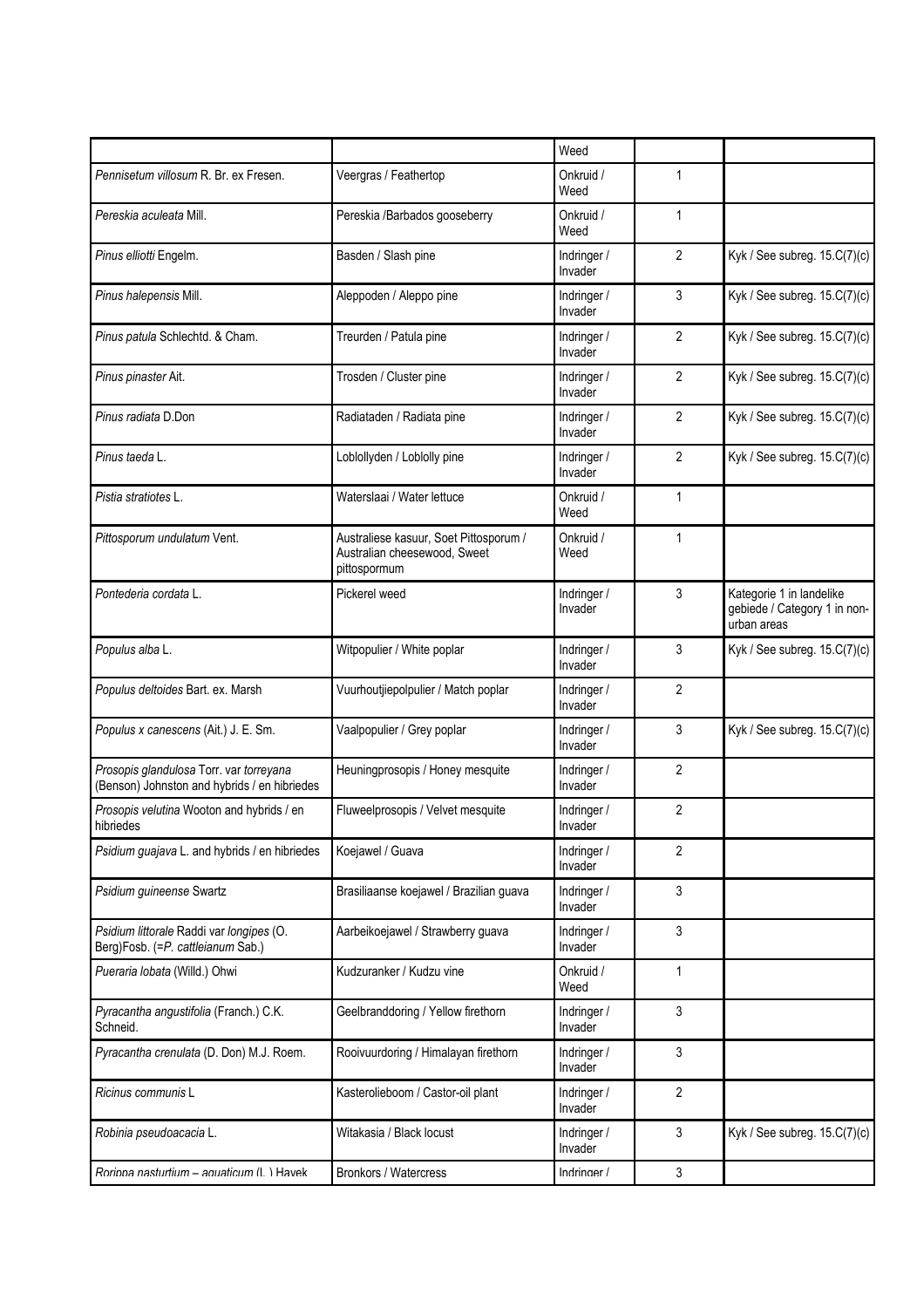| (=Nasturtium officinale R. Br.)                                                 |                                                                          | Invader                |              |                                |
|---------------------------------------------------------------------------------|--------------------------------------------------------------------------|------------------------|--------------|--------------------------------|
| Rosa rubiginosa L.<br>(=R. eglanteria L.)                                       | Wilderoos / Eglantine, Sweetbriar                                        | Indringer /<br>Invader | 3            |                                |
| Rubus cuneifolius Pursh. and hybrid R x<br>proteus C.H. Stirton                 | Amerikaanse braam. / American bramble                                    | Onkruid /<br>Weed      | 1            |                                |
| Rubus fruticosus L agg.                                                         | Braam / European blackberry                                              | Indringer /<br>Invader | 2            |                                |
| Salix babylonica L.                                                             | Treurwilger /Weeping willow                                              | Indringer /<br>Invader | 3            |                                |
| Salix fragilis L.                                                               | Crack or brittle willow                                                  | Onkruid /<br>Weed      | $\mathbf{1}$ |                                |
| Salvinia molesta D. S. Mitchell and other<br>species of the Family Salviniaceae | Watervaring / Kariba weed                                                | Onkruid /<br>Weed      | 1            |                                |
| Schinus terebinthifolius Raddi                                                  | Brasiliaanse peperboom / Brazilian pepper<br>tree                        | Indringer /<br>Invader | 3            | Kyk / See subreg. $15.C(7)(c)$ |
| Sesbania punicea (Cav.) Benth.                                                  | Rooi sesbania / Red sesbania                                             | Onkruid /<br>Weed      | 1            |                                |
| Solanum elaeagnifolium Cav.                                                     | Satansbos / Silver-leaf bitter apple                                     | Onkruid /<br>Weed      | 1            |                                |
| Solanum mauritianum Scop.                                                       | Luisboom / Bugweed                                                       | Onkruid /<br>Weed      | 1            |                                |
| Solanum seaforthianum Andr.                                                     | Aartappelranker / Potato creeper                                         | Onkruid /<br>Weed      | $\mathbf{1}$ |                                |
| Solanum sisymbrifolium Lam.                                                     | Wildetamatie, Doringtamatie / Wild tomato,<br>Dense-thorned bitter apple | Onkruid /<br>Weed      | $\mathbf{1}$ |                                |
| Spartium junceum L.                                                             | Spaanse besem / Spanish broom                                            | Onkruid /<br>Weed      | 1            |                                |
| Tamarix ramosissima Ledeb.                                                      | Perstamarisk / Pink tamarisk                                             | Indringer /<br>Invader | 3            |                                |
| Tamarix chinenis Lour.                                                          | Chinese tamarisk / Chinese tamarisk                                      | Indringer /<br>Invader | 3            |                                |
| Tecoma stans (L.) H.B.K.                                                        | Geelklokkies / Yellow bells                                              | Onkruid /<br>Weed      | 1            |                                |
| Tipuana tipa (Benth.) Kuntze                                                    | Tipoeboom / Tipu tree                                                    | Indringer /<br>Invader | 3            | Kyk / See subreg. 15.C(7)(c)   |
| Tithonia diversifolia (Hemsl.) A. Gray                                          | Mexikaanse sonneblom / Mexican<br>sunflower                              | Onkruid /<br>Weed      | 1            |                                |
| Tithonia rotundifolia (Mill.) S.F. Blake                                        | Rooisonneblom / Red sunflower                                            | Onkruid /<br>Weed      | 1            |                                |
| Toona ciliata M.J. Roem. (=Cedrela toona<br>Roxb. ex Rottl. & Willd.)           | Toonboom / Toon tree                                                     | Indringer /<br>Invader | 3            | Kyk / See subreg. $15.C(7)(c)$ |
| Ulex europaeus L.                                                               | Gaspeldoring / European gorse                                            | Onkruid /<br>Weed      | 1            |                                |
| Xanthium spinosum L.                                                            | Boetebos / Spiny cocklebur                                               | Onkruid /<br>Weed      | 1            |                                |
| Xanthium strumarium L.                                                          | Kankerroos / Large cocklebur                                             | Onkruid /<br>Weed      | 1            |                                |

#### **TABEL 4/TABLE 4 VERKLAARDE INDIKATORS VAN BOSVERDIGTING/ DECLARED INDICATORS OF BUSH ENCROACHMENT [REGULASIE/REGULATION 16.A]**

| Soort plant / Kind of plant     |                             | ↑ Gebied waar van toepassing / Application area |
|---------------------------------|-----------------------------|-------------------------------------------------|
| Botaniese naam / Botanical name | . Gewone naam / Common name |                                                 |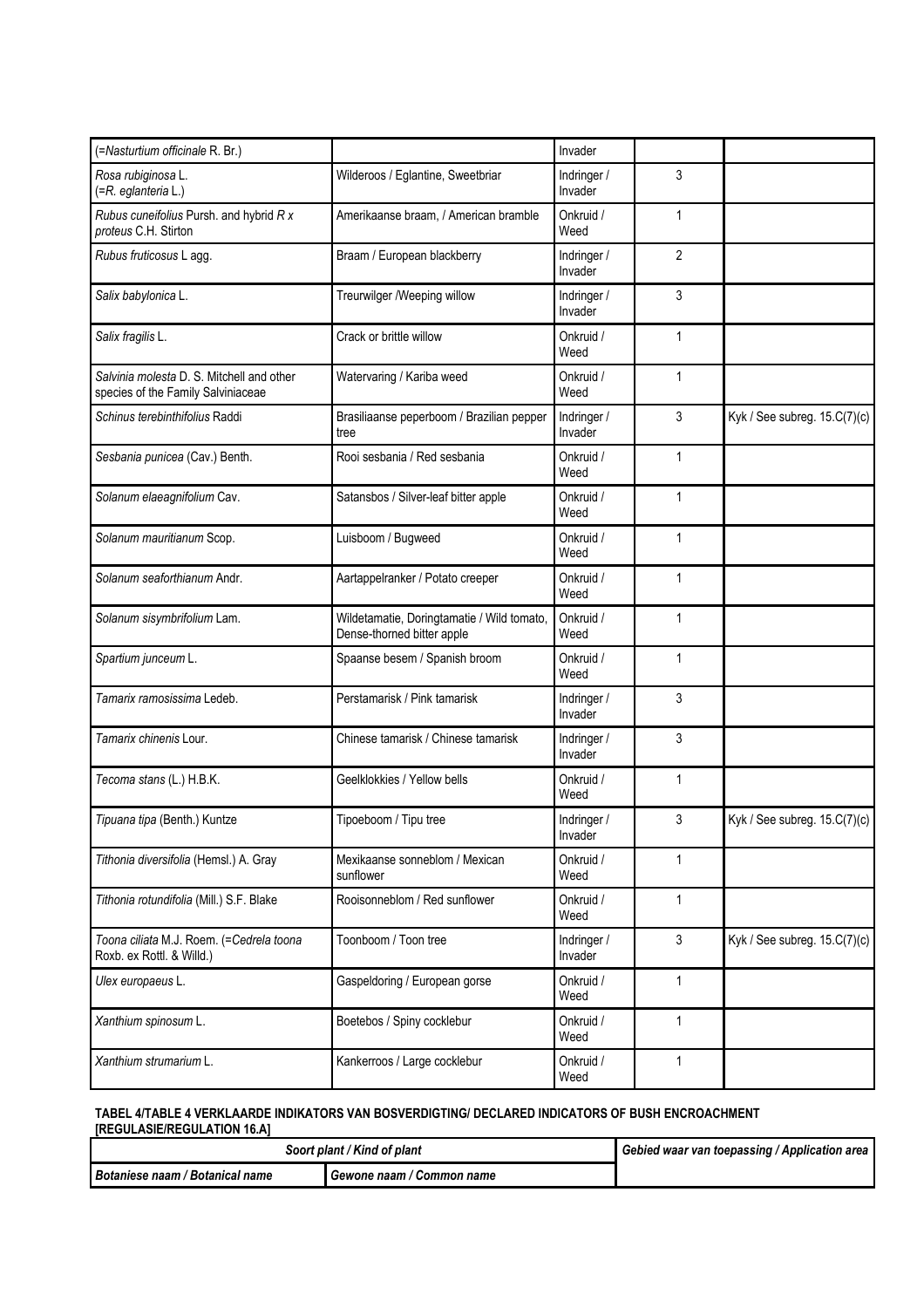| Kolom 1 / Column 1                                                         |                                                                             | Kolom 2 / Column 2                                                                                                                                                                   |
|----------------------------------------------------------------------------|-----------------------------------------------------------------------------|--------------------------------------------------------------------------------------------------------------------------------------------------------------------------------------|
| Acacia caffra (Thunb.) Willd.                                              | Haakdoring, Wag-'n-bietjie /Common hookthorn                                | Mpumalanga, Gauteng, Noordelike Provinsie /<br>Northern Province, Noord-Wes / North-West                                                                                             |
| Acacia erubescens Welw, ex Oliv.                                           | Blouhaak / Blue thorn                                                       | Mpumalanga, Gauteng, Oos, Noord en Wes Kaap<br>/ Eastern, Northern and Western Cape, Noord-<br>Wes / North-West, Noordelike Provinsie / Northern<br>Province                         |
| Acacia fleckii Schinz                                                      | Bladdoring, Geelhaak / Plate thorn                                          | Oos-, Noord- en Wes-Kaap / Eastern, Northern<br>and Western Cape                                                                                                                     |
| Acacia hebeclada DC. subsp. hebeclada                                      | Trassiedoring, Trassiebos, Muisdoring / Mousebush,<br>Candle thorn          | Mpumalanga, Gauteng, Oos-, Noord- en Wes-<br>Kaap / Eastern, Northern and Western Cape,<br>Noordwes / North-West, Noordelike Provinsie /<br>Northern Province, Vrystaat / Free State |
| Acacia karroo Hayne                                                        | Soetdoring, Pendoring / Sweet thorn, Karoo thorn                            | Republiek / Republic                                                                                                                                                                 |
| Acacia mellifera (Vahl) Benth. subsp.<br>Detinens (Burch.) Brenan          | Swarthaak / Black thorn                                                     | Mpumalanga, Gauteng, Oos-, Noord- en Wes-<br>Kaap / Eastern, Northern and Western Cape,<br>Noordwes / North-West, Noordelike Provinsie /<br>Northern Province                        |
| Acacia nigrescens Oliver                                                   | Knoppiesdoring / Knob-thorn                                                 | Mpumalanga, Noordelike Provinsie / Northern<br>Province Noordwes / North-West                                                                                                        |
| Acacia nilotica (L.) Willd. ex Del. subsp.<br>Kraussiana (Benth.) Brenan   | Lekkerruikpeul, Snuifpeul, Stinkpeul / Scented thorn,<br>Redheart           | Kwazulu-Natal, Mpumalanga, Gauteng, Noordwes<br>/ North-West, Noordelike Provinsie / Northern<br>Province                                                                            |
| Acacia reficiens Wawra subsp. Reficiens                                    | Vals haak-en-steek, Geelhaak / False umbrella thorn                         | Mpumalanga, Gauteng, Oos-, Noord- en Wes-<br>Kaap / Eastern, Northern and Western Cape,<br>Noordwes / North-West, Noordelike Provinsie /<br>Northern Province                        |
| Acacia robusta Burch. subsp. Robusta                                       | Enkeldoring, Brosdoring / Splendid thorn                                    | Mpumalanga, Gauteng, Noordelike Provinsie /<br>Northern Province, Noordwes / North-West                                                                                              |
| Acacia senegal (L.) Willd. Var.rostrata<br>Brenan                          | Driehaakdoring, Drievingerdoring / Threehook thorn,<br>Three-thorned Acacia | Kwazulu-Natal, Oos-, Noord- en Wes-Kaap /<br>Eastern, Northern and Western Cape                                                                                                      |
| Acacia tenuispina Verdoorn                                                 | Fyndoring                                                                   | Mpumalanga, Gauteng, Noordelike Provinsie /<br>Northern Province, Noordwes / North-West                                                                                              |
| Acacia tortilis (Forsk.) Hayne subsp.<br>Heteracantha (Burch.) Brenan      | Haak-en-steek / Umbrella thorn, Curly pod Acacia                            | Kwazulu-Natal, Mpumalanga, Gauteng, Oos,<br>Noord en Wes Kaap / Eastern, Northern and<br>Western Cape, Noordelike Provinsie / Northern<br>Province Noord-Wes / North-West            |
| Colophospermum mopane (Kirk ex Benth.)<br>Kirk ex J. Léonard               | Mopanie / Mopane                                                            | Mpumalanga, Noordelike Provinsie / Northern<br>Province Noordwes / North-West                                                                                                        |
| Combretum apiculatum Sond. Subsp.<br>Apiculatum                            | Rooibos / Red bush willow                                                   | Mpumalanga, Gauteng, Noordelike Provinsie /<br>Northern Province, Noordwes / North-West                                                                                              |
| Commiphora pyracanthoides Engl.                                            | Gewone kanniedood, Kurkbas / Cork tree, Common<br>corkwood                  | KwaZulu-Natal, Mpumalanga, Gauteng, Noord-<br>Wes / Noordwest, Noordelike Provinsie / Northern<br>Province                                                                           |
| Dichapetalum cynosum (Hook.) Engl.                                         | Gifblaar / Poison leaf                                                      | Mpumalanga, Gauteng, Noordelike Provinsie /<br>Northern Province, Noordwes / North-West                                                                                              |
| Dichrostachys cinerea (L.) Wight & Arn.<br>subsp. africana Brenan & Brumm. | Sekelbos / Sickle bush                                                      | Mpumalanga, Gauteng, Noordelike Provinsie /<br>Northern Province Noord-Wes / Noordwes, Wes-<br>en Noord-Kaap / Western and Northern                                                  |
| Grewia bicolor Juss.                                                       | Basterrosyntjie (bos) / Bastard raisin bush                                 | Oos-, Noord- en Wes-Kaap / Eastern, Northern<br>and Western Cape                                                                                                                     |
| Grewia flava DC.                                                           | Fluweelrosyntjie, Wilderosyntjie (bos) / Wild raisin,<br>Velvet raisin      | KwaZulu-Natal, Mpumalanga, Gauteng, Noordwes<br>/ North-West, Noordelike Provinsie / Northern<br>Province                                                                            |
| Grewia flavescens Juss.                                                    | Skurwerosvntije (bos) / Rough leaved raisin Sandnaner                       | Oos- Noord- en Wes-Kaan / Fastern Northern                                                                                                                                           |